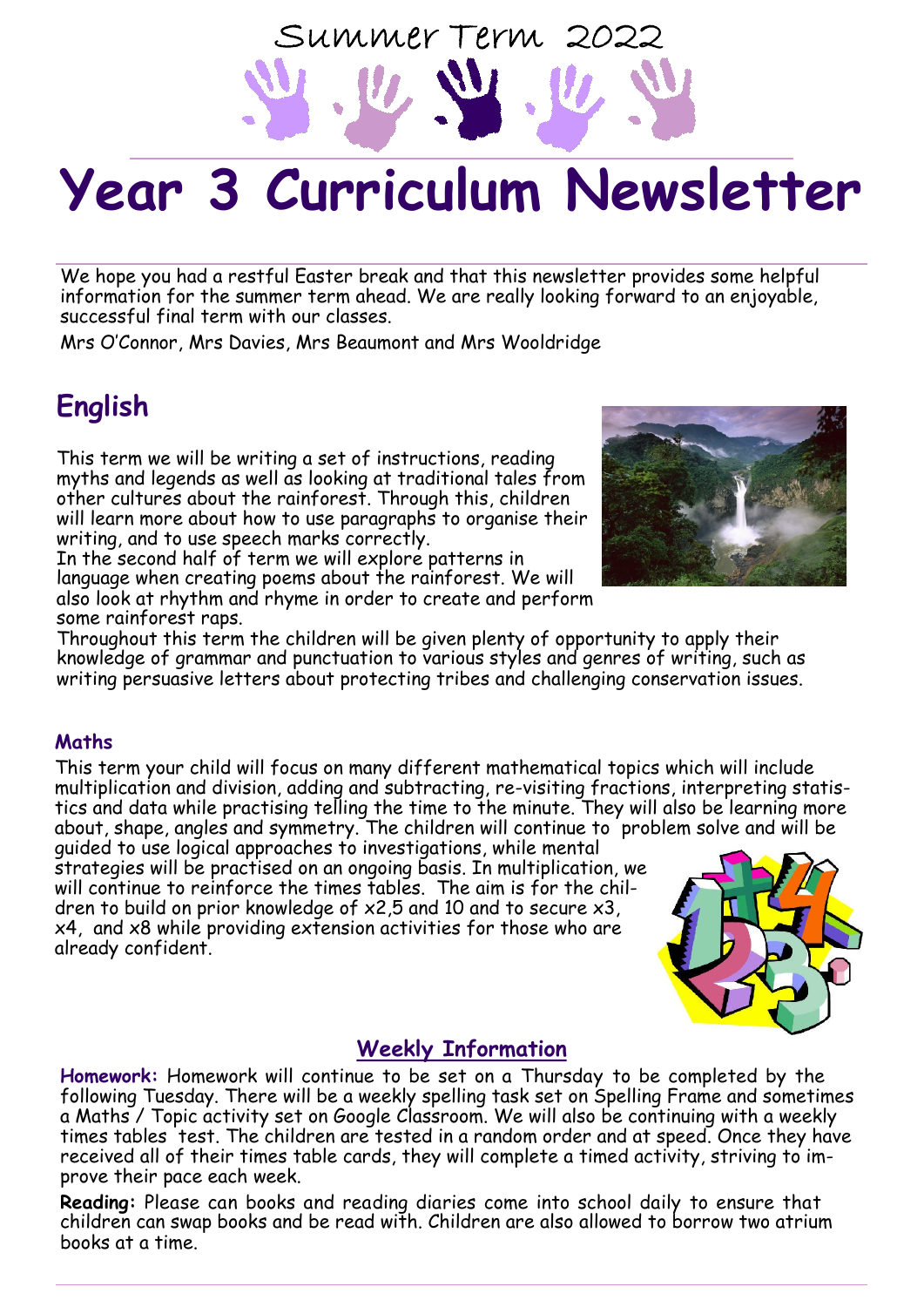#### **Music**

In music children are going to be having recorder lessons. If you have told us your child has a recorder at home, please ensure they bring it into school and leave it in their tray this term.

They will be learning how to play the notes B, A and G and applying them to play a song.

### **P.S.H.E**

In P.S.H.E. we will be teaching the next unit from our Jigsaw scheme, 'Changing Me'. We will be discussing how babies grow, both inside and outside body changes and looking at family stereotypes. After half term, we will study the 'Healthy Me' topic where we will explore how to be fit and healthy, being drug aware and keeping ourselves safe.

#### **Science**

This term our topic will be 'Plants' during which we will learn about the parts of a flowering plant through a series of investigations and explore factors that affect their growth, such as light and water. We will also look at how water travels through a plant and the life cycles of flowering plants.

#### **Computing**

This term we will be looking at how to find and correct bugs in computer systems, using Scratch online. The children will be using a 'try and test' approach to fixing technical bugs.

#### **R.E**

In this term, R.E focuses on developing the children's understanding of Buddhism and how Buddhists choose to live their lives. In the final half term, we will study Christian liturgy, elements of the Bible , prayer and worship.

#### **P.E**

P.E sessions will focus on improving hand eye coordination through bat and ball skills in tennis and cricket, and improving our football and fitness skills. 3HD will be swimming on a Thursday afternoon. Please make sure your child has both indoor PE kit (shorts and T-shirt) as well as a warm tracksuit and trainers for outdoor sessions.

Please ensure all items of PE kits are named and in all week. We will send PE kits home every Friday to be washed ready for the following week.

#### **French**

In French we will learn words for animals, masculine and feminine nouns, and use the words for 'the', 'he', 'she' and 'it'. Next half term we move onto a unit about growing things, learning the names of vegetables and being able to state an opinion about food.

#### **Geography**

In Geography we will be looking in depth at rainforests. We will discover their locations and climates, layers, vegetation, animals, and natural resources. Then we will look at tribes and address the need for rainforest conservation.

### **Art and D&T**

In Art, the children will be developing their art and design skills, learning to draw from observation and exploring the difference between a tint and a shade.





In Design and Technology, the children learn about seasonality and how the climate a food is grown in can alter the way it tastes. We will be making a crumble or tart using seasonal ingredients.

### **Dates for you diary**

Class photos—Wednesday 4th of May 2022 Year group assembly—Friday 24th June 2022 Rainforest trip—TBC

Thank you for bringing in boxes of tissues and Pritt sticks last term. We go through them quickly and would really appreciate some more! Many thanks for your continued support. Year 3 Team.